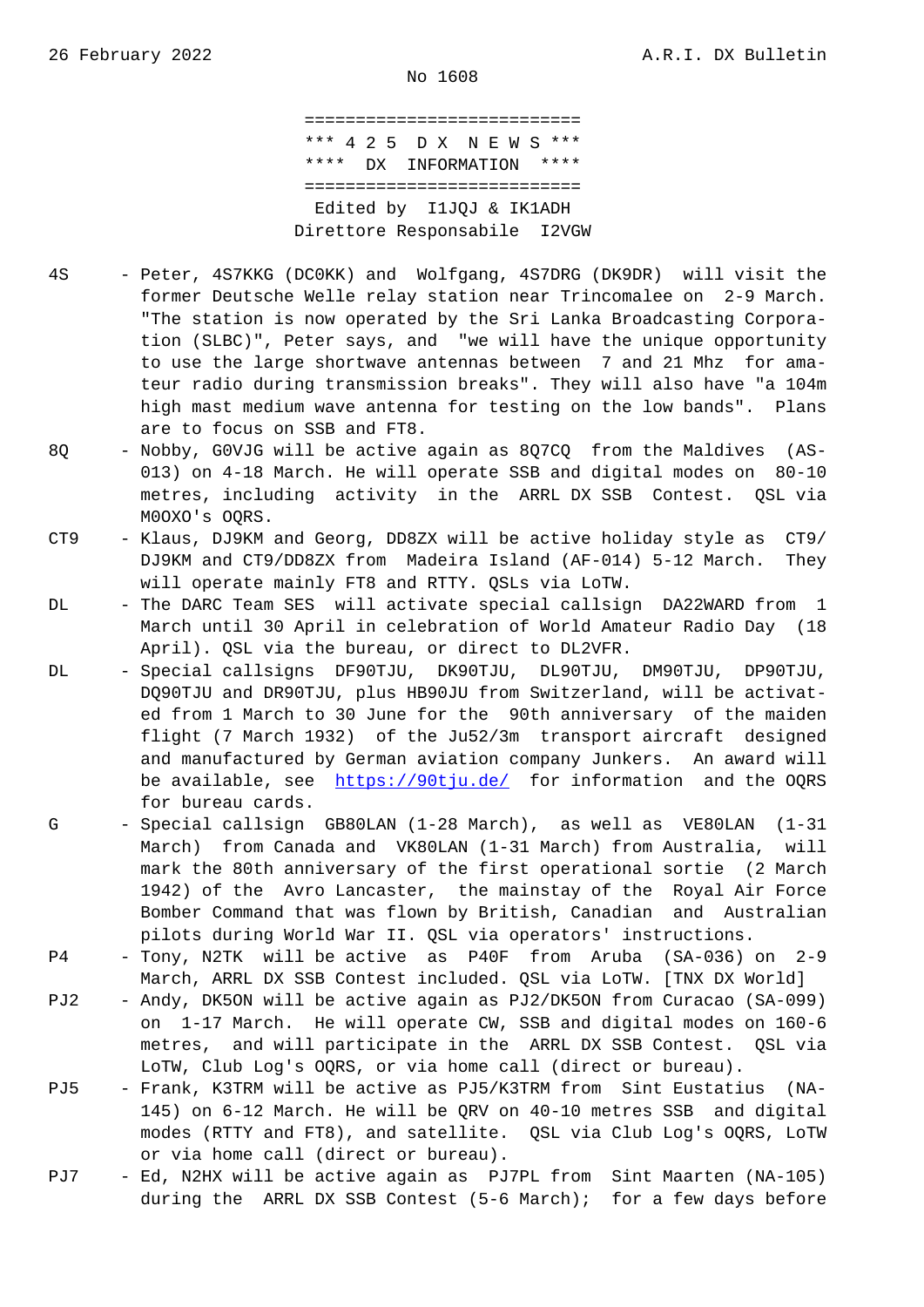metres SSB, RTTY, FT4 and FT8. QSL via N2HX. [TNX The Daily DX]

- PY Special callsign ZZ165IBI will be activated on 1-31 March for the 165th anniversary of the Brazilian city of Ibiuna. QSL via PU2SWB.
- TL 27 March-9 April are the dates for the Italian DX Team's operation from the Central African Republic [425DXN 1582]. Six operators (Tony I2PJA, Silvano I2YSB, Angelo IK2CKR, Stefano IK2HKT, Gino IK2RZP and Maurizio IV3ZXQ) will be active as TL8AA (CW, SSB and RTTY) and TL8ZZ (FT8) with four stations on 80-10 metres. QSL via I2YSB (OQRS for direct cards on http://win.i2ysb.com/logonline/). See http://www.i2ysb.com/idt/ for more information, band plan included. [TNX I2YSB]
- V2 Bud, AA3B will be active as V26K from Antigua (NA-100) on 3-10 March, including an entry in the A[RRL DX SSB Contest. QSL via LoTW](http://win.i2ysb.com/logonline/), Club [Log's OQRS, or via AA3B \(](http://www.i2ysb.com/idt/)direct or bureau). [TNX NG3K]
- V3 Bob, W0BNC will be active as V31BN from Belize on 5-10 March. He will operate QRP on various bands SSB, CW and FT8, and "will be doing at least one POTA activation from the Altun Ha Archeological Reserve, one of the many Mayan ruins in the country". QSL via home call and eQSL.
- VP5 Dave, K0KQ will be active as VP5/K0KQ from Grand Turk Island (NA- 003), Turks & Caicos on 7-21 March. He will operate FT8. QSL via LoTW, paper QSLs will not be available.
- W Bodo, DF8DX now expects to be active as KT3Q/4 [425DXN 1606] from Santa Rosa Island (NA-142) on 26-28 February, and from Key Biscayne (NA-141) on 2-4 March. QSL via Club Log's OQRS (preferred), LoTW, or via DF8DX.

 =========================== \*\*\* 4 2 5 D X N E W S \*\*\* \*\*\*\* GOOD TO KNOW ... \*\*\*\* =========================== Edited by I1JQJ & IK1ADH Direttore Responsabile I2VGW

Access to the main functions of www.425dxn.org is provided by the 425DXN App for Android. It is available on Google Play - free of charge, no ads. Enjoy!

AFRICAN TOUR ---> Don, K6ZO has had to postpone his trip to Malawi [425DXN 1607], and is now expected to be active as 7Q6M on 2-15 March. He will then move to the Comoro Islands and be QRV as D60AB between 16 and 29 March, with a side trip to Mayotte (FH/K6ZO) on 18-23 March. QSLs direct to home call. [TNX The Daily DX]

IOTA HONOUR ROLL ---> The 2022 Honour Roll and Annual Listings have been posted on the IOTA website https://iota-world.org/: click on PERFORMANCE LISTINGS in the dropdown menu under PROGRAMME INFORMATION. They show the position as at 31 January 2022.

The Honour Roll lists the stations with a checked score equalling or exceeding 50% of the total o[f numbered IOTA group](https://iota-world.org/)s, excluding those with provisional numbers, at the time of preparation. The Annual Listing lists the stations with a checked score of 100 or more IOTA groups but less than the qualifying threshold for entry into the Honour Roll.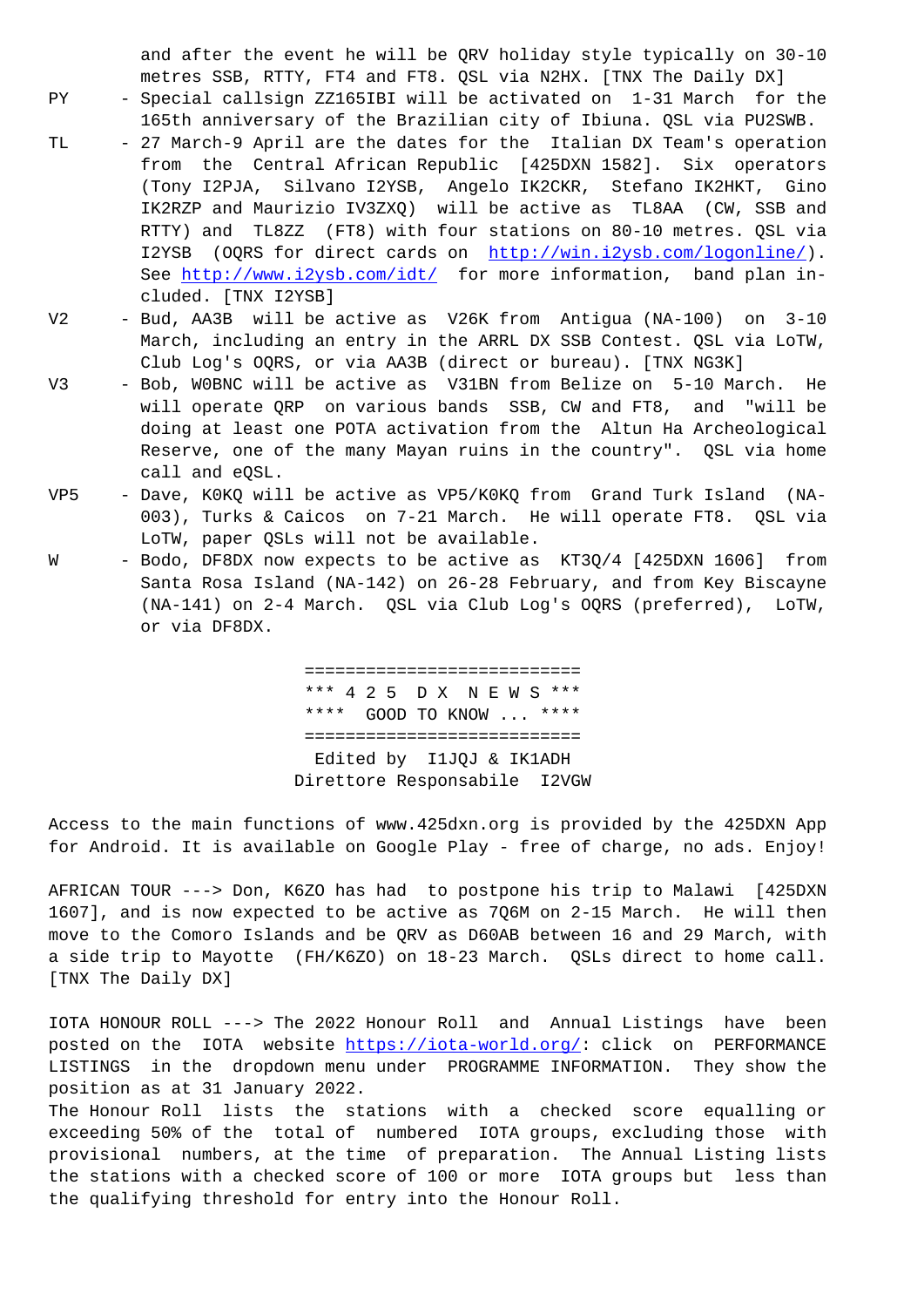updated their scores at least once in the preceding five years (i.e. since February 2017) and have opted to have their scores published.

"Covid-19 travel restrictions have resulted over the past year in a reduced number of DXpeditions", Roger, G3KMA and Cezar, VE3LYC observe. "The Honour Roll and Annual Listing with a total of 1558 entries show a decrease of 109 or 6.5% over the same listings in 2021. Some 241 record-holders now have scores of 1000 or more IOTA groups, a decrease of 6.6% on last year, and 570 or a decrease of 3.4% with scores of at least 750 groups, the number required for the IOTA Plaque of Excellence. Scores at the top continue to close with 67 record-holders breaking through the 1100 mark and 20 of them within 10 of the top score. Congratulations to leader 9A2AA on 1132 groups out of a possible 1136 that have seen activity, to I2YDX and I1JQJ who follow close behind and indeed to all who have joined the IOTA family or updated in the last year".

QSL VIA EA5GL ---> Pedro, EA5GL has picked up the QSLing for XF1F from Isla San Francisco (NA-124, October 2012), XF1P from Isla Partida (NA-124, November 2013), and XF1IM from Isla Magdalena (NA-078, November-December 2017). See https://www.qrz.com/db/EA5GL for instructions.

UKRAINE: AMATEUR RADIO SUSPENDED ---> Owing to the current military crisis, the [Ukrainian government has fir](https://www.qrz.com/db/EA5GL)st declared a state of emergency, and then introduced martial law starting on 24 February for a period of 30 days. Restrictions include the ban on the operation of amateur radio stations.

YOTA CONTEST 2022 ---> Organized by the IARU R1 Youth Working Group in cooperation with the Hungarian Amateur Radio Society (MRASZ), the aim of the YOTA Contest is to increase youngsters activity on the air, strengthen the reputation of the YOTA programme, and demonstrate support for youngsters across the world. The three sessions of this year's YOTA Contest will be held on 21 May (0800-1959 UTC), 23 July (1000-2159 UTC), and 30 December (1200-2359 UTC), on the five classic bands CW and SSB. Everyone can work everyone. The complete rules can be found on https://ham-yota.com/contest.

+ SILENT KEY + Steve Lund, K6UM passed away on 4 February "after an extended battle with cancer. An active and strong supporter of the NCDXF/IARU DX Beacon program, he served many years as an A[ppointed Position for the Nort](https://ham-yota.com/contest)hern California DX Foundation on the IARU Beacon Technical Support staff". [TNX W0GJ]

> =========================== \*\*\* 4 2 5 D X N E W S \*\*\* \*\*\*\*\*\*\* QSL ROUTES \*\*\*\*\*\*\* =========================== Edited by I1JQJ & IK1ADH Direttore Responsabile I2VGW

| CALL. | MANAGER | CALL.  | MANAGER | CALL.  | MANAGER |
|-------|---------|--------|---------|--------|---------|
|       |         |        |         |        |         |
| 3B9FR | M0OXO   | HC1FTT | N9EAJ   | PI4COM | PA1AW   |
| 3D2TS | M0OXO   | HC2GRC | RC5A    | PT4FL  | PA3HEB  |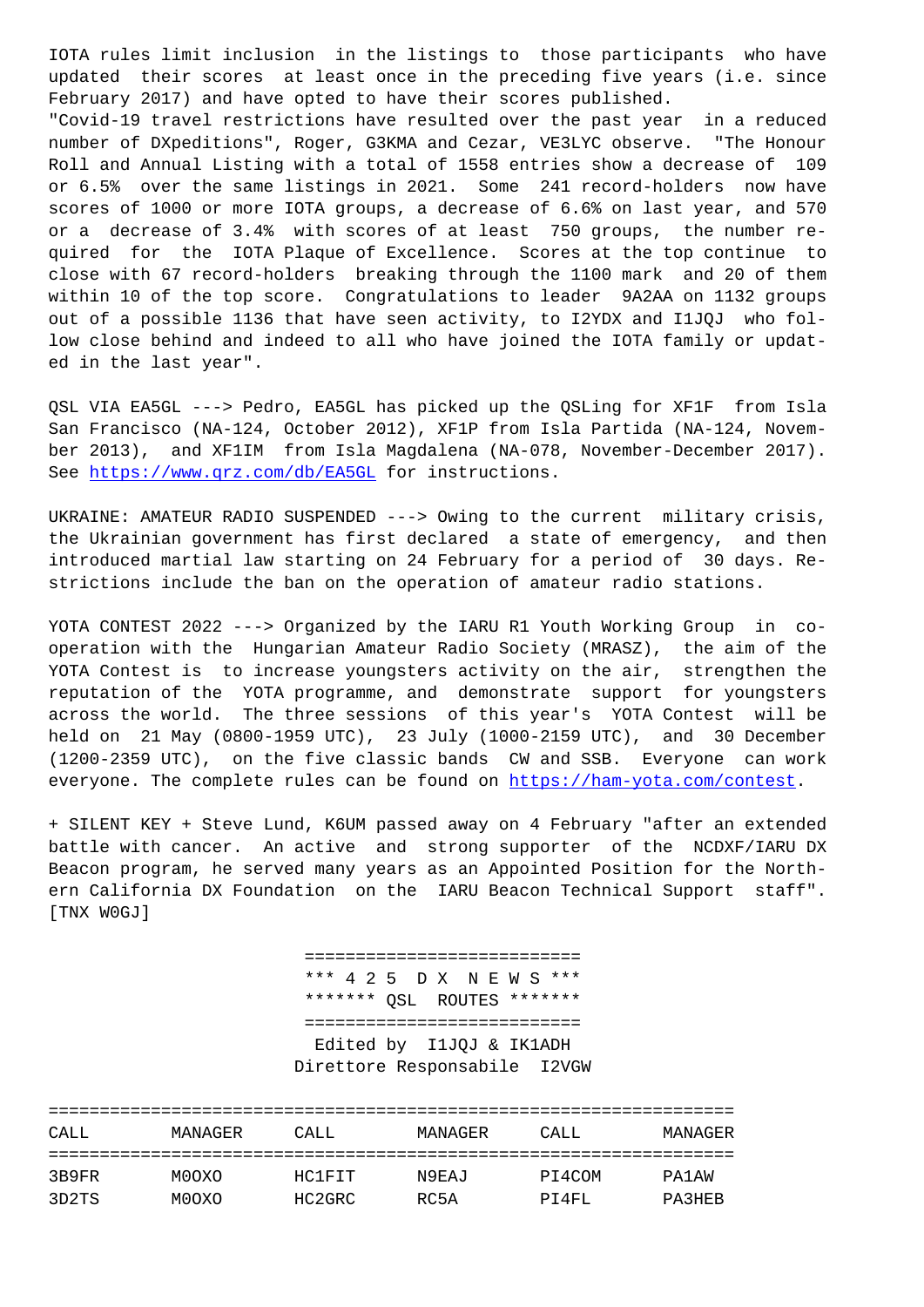| 3G1B             | <b>HA1AG</b>   | HC3RJ             | EC5R          | PJ2/W9NJY       | WD9DZV           |
|------------------|----------------|-------------------|---------------|-----------------|------------------|
| 3V8SS            | LX1NO          | HF200IL           | SP8ZBX        | PJ4KY           | <b>MOURX</b>     |
| 3Z200IL          | SP8KJX         | HF80AK            | SP9CJM        | PJ4NG           | K4BAI            |
| 4J7FM            | DC9RI          | HG3N              | HA3LN         | PV2K            | EA5GL            |
| 4JT0SFR          | 4K4K           | HG3R              | HA3NU         | PX5P            | PU5IKE           |
| 4KT6MAR          | DC9RI          | HG5D              | HA8QZ         | PZ5G            | DJ4EL            |
| 4KT7Z            | DC9RI          | HG8R              | HA8JV         | PZ5GE           | DJ4EL            |
| 4S7KKG           | <b>DC0KK</b>   | HK1MW             | N200          | R80IAS          | RZ5D             |
| 4U1UN            | HB9BOU         | HP2DFA            | EC6DX         | S79KW           | N4GNR            |
| 4U9A             | 9A2AA          | <b>HSOZME</b>     | SM6NT         | S79VU           | N4GNR            |
| 5W1SA            | JA1DXA         | HZ1KWT            | HZ1SAR        | SC7DX           | SM7GIB           |
| 5Z4VJ            | M0URX          | HZ1WRD            | <b>HZ1SAR</b> | SD7M/1          | DF9TM            |
| 7Q7CT            | JH1AJT         | II0OGB            | IT9YBL        | SD7W/1          | DL2SWW           |
| 7S6WRD           | SK6SAQ         | II2S              | IZ2FOS        | SK3W            | SM5CCT           |
| 7T22ANT          | IK2DUW         | II2V              | IK2AQZ        | SK50EI          | SK6EI            |
| 7X2TT            | EA5GL          | II5ANT            | IZ5BTC        | SN150JS         | SP9PTA           |
| 7X3WPL           | 7X3DL          | IO4T              | IZ4JMA        | SN2B            | SP3CGK           |
| 8C9MGP           | HA3JB          | I050              | IK5RLP        | SN5X            | SP5GRM           |
| 8P1W             | KU9C           | IO7T              | IZ7ECL        | SN70ETI         | SP2AYC           |
| 8P9DH            | VE3XZT         | <b>IR1ANT</b>     | 11HYW         | SN7Q            | SP7GIQ           |
| 8Q7BB            | RX3APM         | IR2Q              | IK2PFL        | SO200IL         | SP8KBZ           |
| 8Q7WM            | OK2WM          | IR2R              | IZ2EWR        | SO55K           | SP5FKW           |
| 8Q7WX            | OK2WX          | IR4B              | IK4AUY        | SO9I            | SQ90RQ           |
| 9A655AX          | 9A5AX          | J643DS            | EB7DX         | <b>SP1PSPAK</b> | SP3POB           |
| 9A70FAB          | 9A3UJ          | J643SJ            | <b>J69SJ</b>  | SP60ANT         | SP3POB           |
|                  |                |                   |               |                 |                  |
| 9K2GR<br>9K2OW   | EA5GL<br>EC6DX | J643Z<br>KH2L     | J69Z<br>W3HNK | SP80AK<br>SP8R  | SP3POB<br>SP8PCF |
| A25SL            | N4GNR          | KJ0D/KP2          |               |                 |                  |
|                  |                |                   | EB7DX         | SU9VB           | UA4WHX           |
| A43KWT           | A47RS          | KP2B              | EB7DX         | SV2RSG/A        | <b>SV1RP</b>     |
| A60KWT/2         | EA7FTR         | KP2DX             | EB7DX         | T45FM           | RW6HS            |
| A60SFD/2         | EA7FTR         | KP3RE             | EA5GL         | TF1AM           | TF3MH            |
| A61QQ            | A61BK          | LN8W              | LA6YEA        | TF3XO           | EA5GL            |
| A65DR            | N4GNR          | LO5D              | LU8EOT        | TG9ADM          | EA5GL            |
| A71AE            | EC6DX          | LO7H              | EA7FTR        | TG9ADQ          | VE7BV            |
| A71MM            | EC6DX          | LP1D              | EA7HBC        | TG9ANF          | VE7BV            |
| A91KWT           | EC6DX          | LQ3D              | EA7FTR        | TG9AOR          | EC6DX            |
| A96A             | EC6DX          | LT6M              | LU8MHL        | TI7W            | <b>MOURX</b>     |
| AO5DMR           | EA5URV         | LT7D              | EA5GL         | TM1D            | F60BD            |
| AP2HA            | JA1WIO         | LU1DX             | EC6DX         | TM3Z            | F4DSK            |
| AP2TN            | DJ9ZB          | LV1F              | LU4FTA        | TM4Q            | F4SGU            |
| C31CT            | EA3QS          | LW5DR             | EA5GL         | TM6X            | F5VHY            |
| C37AC            | EA3QS          | LW5HR             | EA5GL         | TM7Y            | F8BDQ            |
| C37N             | C37URA         | LX7I              | LX2A          | TM9AP           | F6GYH            |
| C4I              | 5B4AIE         | LZ19ANT           | LZ3SM         | TO4A            | VE3DZ            |
| CE3CT            | EA5KB          | LZ5R              | LZ1YQ         | V31AT           | K5PI             |
| CM2IU            | RW6HS          | MD <sub>2</sub> C | <b>MDOCCE</b> | V31DK           | K0ZV             |
| CO6LE            | RW6HS          | MD7C              | M0OXO         | V31TP           | <b>WCOW</b>      |
| CQ8EE            | OZ2I           | MW9W              | <b>GWOKRL</b> | V31WK           | VE7KW            |
| CR3DX            | OM2VL          | NP2AR             | EB7DX         | V3T             | <b>MCOM</b>      |
| CR <sub>50</sub> | CT7AJL         | NP2J              | K8RF          | V55Y            | DK2WH            |
| CR6T             | CT1ESV         | NP3X              | EB7DX         | VK6T            | EA7FTR           |
| CV7S             | CX7SS          | NP4DX             | M0OXO         | VP2MDX          | W2APF            |
| CX2UI            | IK2DUW         | NP4TX             | EB7DX         | VP5M            | K4QPL            |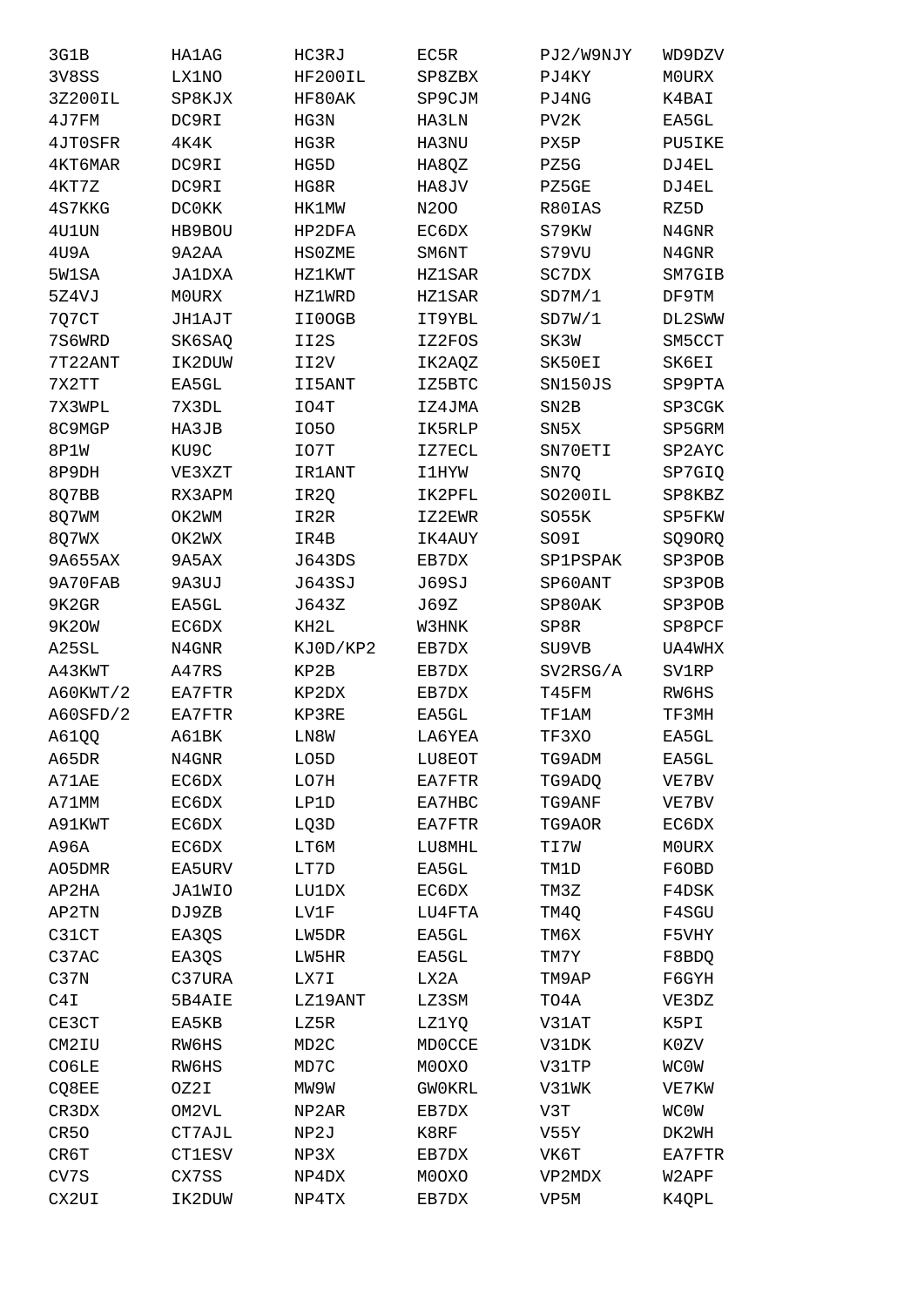| CX5A          | CX2ABC                                                      | NP4Z     | N4AO   | XE2B    | EA5OL  |
|---------------|-------------------------------------------------------------|----------|--------|---------|--------|
| CX7CO         | EA5GL                                                       | OE19AAW  | OE3DMA | XR3W    | XQ4CW  |
| D2EB          | IZ3ETU                                                      | OE2S     | OE2GEN | YB0AR   | EB7DX  |
| D44AO         | DM4AO                                                       | OG4W     | OH4AB  | YB0ECT  | W2FB   |
| D44PM         | IZ4DPV                                                      | OG95AA   | OH8AA  | YR0UCRR | YO5KDV |
| DA0BCC        | DL2JRM                                                      | OK2D     | OK2KJT | Z60A    | OH2BH  |
| <b>DK0FWS</b> | DH7AMF                                                      | OK5Z     | OK2ZI  | Z60ID   | Z62FB  |
| DL75HES       | DL4CR                                                       | OL1C     | OK1DOY | Z66BCC  | DL2JRM |
| DP44WCA       | DF6EX                                                       | OL50RK   | OK2ZR  | Z68XX   | DL2JRM |
| EA8AH         | OH1RY                                                       | OL7D     | OK1TD  | ZC4GR   | EB7DX  |
| ED3D          | EA3RCB                                                      | OL7R     | OK3RM  | ZF1A    | K7ZO   |
| ED4T          | EA4R                                                        | OL9Z     | OK2PVF | ZF1EJ   | КбАМ   |
| ED7W          | EC7WR                                                       | OM5M     | OM4CX  | ZF2EZ   | W5SJ   |
| ED8L          | EA8DHH                                                      | OX7AKT   | OZ1ACB | ZF2LZ   | EA5GL  |
| EF7N          | EA7KHB                                                      | OX7AM    | OZ1ACB | ZF2MJ   | N6MJ   |
| EG485FIM      | EA7URF                                                      | OZ50DDXG | OZ1ACB | ZF2WF   | W9KKN  |
| EH2VE         | EA2RCF                                                      | P44W     | N2MM   | ZM1A    | ZL3CW  |
| EH3ANT        | EA3EYO                                                      | PA22CC   | PA2TMS | ZP6RAI  | IK2DUW |
| EH5AAW        | EA5N                                                        | PA44WFF  | PA9CW  | ZS1OPB  | N4GNR  |
| EP2HAM        | M0OXO                                                       | PA50PKZ  | PA2PKZ | ZS4JAN  | EA5GL  |
| FK8CE         | N4GNR                                                       | PB22BP   | PA3EFR | ZS6CCY  | K3IRV  |
| GW0A          | GW4SKA                                                      | PI4AMF   | PA3EYC | ZV8L    | PT2OP  |
| GW5R          | GW3YDX                                                      | PI4CG    | PD2GSP | ZY1F    | EA7FTR |
| 4JT3DJ        | Alexander Y. Frolov, P.O. Box 38, Volgograd, 400066, Russia |          |        |         |        |
| 9N7AA         | Slavko Celarc, Ob Igriscu 8, 1360 Vrhnika, Slovenia         |          |        |         |        |
| AO3WRD        | Federacion Digital EA, Apartado Postal 3050, 08200 Sabadell |          |        |         |        |

 (Barcelona), Spain AO6WRD Federacion Digital EA, Apartado Postal 3050, 08200 Sabadell

(Barcelona), Spain

CB7C Ruben A. Santibanez Montenar, Casilla 244, Sucursal Ancud, 5719001 Ancud, Chile

CE7VP Javier Capdebilla Alvarado, Casilla 42, Sucursal Quellon, 5799001 Quellon, Chile

CR6K Filipe Monteiro Lopes, Rua Manuel Jose da Silva 184, Espinheira, 3720-537 Sao Martinho da Gandara, Portugal

CW100A Lupo Bano Negreira, Casilla de Correos 950, 11000 Montevideo, Uruguay

EA8DED Kari Hirvonen, Ostosraitti 1 A 15, FI-04300 Tuusula, Finland ED1R Jesus Maria Gimare Marquez, C/ Jacinto del Barrio 2, 05358 Papatrigo (Avila), Spain

EI1E Gerard Scannell, 3 Kingston Close, Mitchelstown, Co. Cork, P67 HR44, Ireland

HA3JB Kutasi Gabor, Siofok, Koch R. utca 10/A I/4, 8600, Hungary HB0A Amateurfunk Verein Liechtenstein, P.O. Box 629, 9495 Triesen FL, Liechtenstein

HG6N Salgotarjani Varosi Radioklub, Salgotarjan, Meredek ut 6 II/1, 3100, Hungary

HK3JJB Per Eklund, Teaterallen 12-0102 lgh 1102, SE-903 64 Umea, Sweden HR9/AD8J John L. Getz, 24 Stony Ridge, Asheville NC 28804, USA

J42L Leo Fiskas, 1 Argyriou Gouzgou, 52 200 Argos Orestiko, Greece KH7Q Beverley A. Yuen, 2047 Nuuanu Ave Apt 2202, Honolulu HI 96817-2522, USA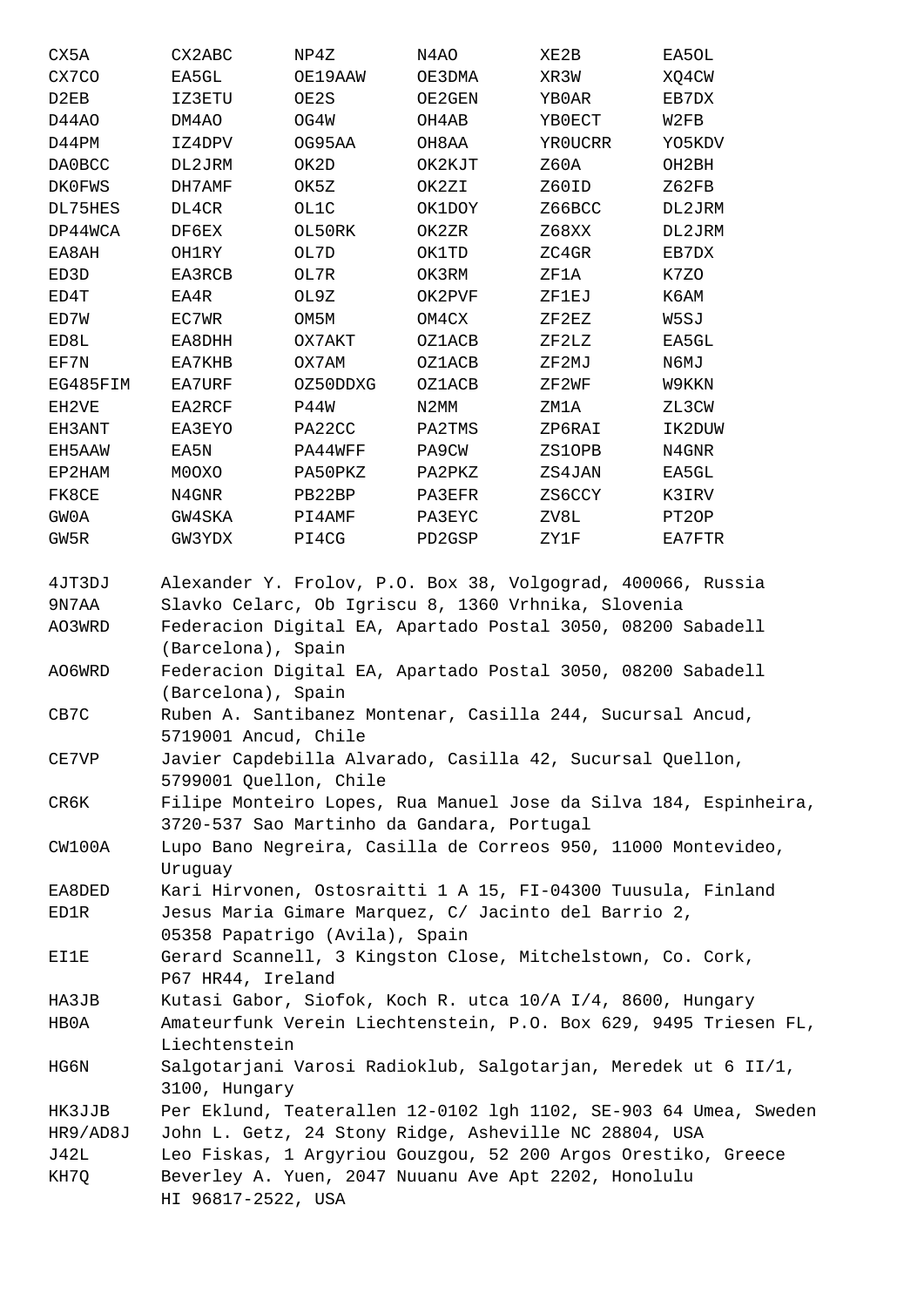LG2022WP Piotr Ludwig, Rudbergveien 8 B, 2340 Loten, Norway LX8RTTY Andre Doffing, 9 Cite Europe, L-3834 Schifflange, Luxembourg OH8L Jari Ojala, Latvalammentie 32, FI-92260 Kopsa, Finland OM0M Dozen Dashes Contest Club, P.O. Box 26, 040 13 Kosice 13, Slovakia OV1CDX Frank Fendahl, Svinoevej 2, 4750 Lundby, Denmark PQ2M Wanderley Ferreira Gomes, Avenida 23 de Maio 2966 Ap 1320, Sao Paulo - SP, 04008-000, Brazil PT4T Carlos Alberto Cipriano, Rua Nazira Mattar de Freitas 415, Juiz de Fora - MG, 36081-230, Brazil PX2A Carlos Adalberto Carareto, Estrada de Santo Amaro 201, Sao Paulo - SP, 05544-000, Brazil S77SARA Richard Perks, PO Box 609, Victoria, Mahe, Seychelles SV1RP George K. Vlachopoulos, Panselinou 26, 111 41 Athens, Greece SX2I Andreas Voulgaropoulos, Aiolou 11, Makrochori, 591 50 Veria, Greece V31XX Bill Kollenbaum, 2446 Belleair Rd, Clearwater FL 33764, USA V3X Bill Kollenbaum, 2446 Belleair Rd, Clearwater FL 33764, USA V51MA Harry de Jong, Broekdijk 59, 7695 TC Bruchterveld, Netherlands V84SHK P.O. Box 849, MPC Old Airport, Bandar Seri Begawan BB3577, Brunei Darussalam VL3V Greg Williams, 1 Noorabil Court, Greensborough, VIC 3088, Australia W3V Voice of America Amateur Radio Club, 330 Independence Ave. SW, Roomm 2525 - Croft, Washington DC 20237-0073, USA W4A Eddie R. Campbell, 2421 Cobb Dail Rd., Farmville NC 27828, USA W7P Bob Wertz, 6315 Townsend Winona Rd, Flagstaff, AZ 8604, USA W8O West Chester Amateur Radio Association, PO Box 913, West Chester OH 45071, USA XE2X Jorge F. Rios Alvarado, 116 E Coma Ave, PMB #426, Hidalgo TX 78557, USA YB6RMT Toni Martioni, Jl. Diponegoro No. 134, Kota Gunungsitoli 22815, Indonesia Z36T Ace Jevremov, Postfach 14, 82378 Peissenberg, Germany ZA/IK2RLM Marco Corridore, Vicolo del Toro 4, 20060 Cassina de' Pecchi MI, Italy ZF2OO Jim Millner, 7010 Gullotti Place, Port Saint Lucie, FL 34952, USA ZM4T Holger Hannemann, 262 Waimarama Heights, RD12, Havelock North 4294, New Zealand

\*\*\*\*\*\*\*\*\*\*\*\*\*\*\*\*\*\*\*\*\*\*\*\*\*\*\*\*\*\*\*\*\*\*\*\*\*\*\*\*\*\*\*\*\*\*\*\*\*\*\*\*\*\*\*\*\*\*\*\*\*\*\*\*\*\*\*\*\*\*\*\*\*\*\*\*

|                       | 425 DX NEWS HOME PAGE: http://www.425dxn.org |
|-----------------------|----------------------------------------------|
| 425 DX NEWS MAGAZINE: | http://www.425dxn.org/monthly                |

\*\*\*\*\*\*\*\*\*\*\*\*\*\*\*\*\*\*\*\*\*\*\*\*\*\*\*\*\*\*\*\*\*\*\*\*\*\*\*[\\*\\*\\*\\*\\*\\*\\*\\*\\*\\*\\*\\*\\*\\*\\*\\*\\*\\*\\*\\*\\*\\*\\*](http://www.425dxn.org)\*\*\*\*\*\*\*\*\*\*\*\*\*\*

 425 DX News is a free of [charge weekly bulletin](http://www.425dxn.org/monthly) edited by Mauro Pregliasco, I1JQJ and Valeria Pregliasco, IK1ADH

Its contents may be used, reproduced and distributed